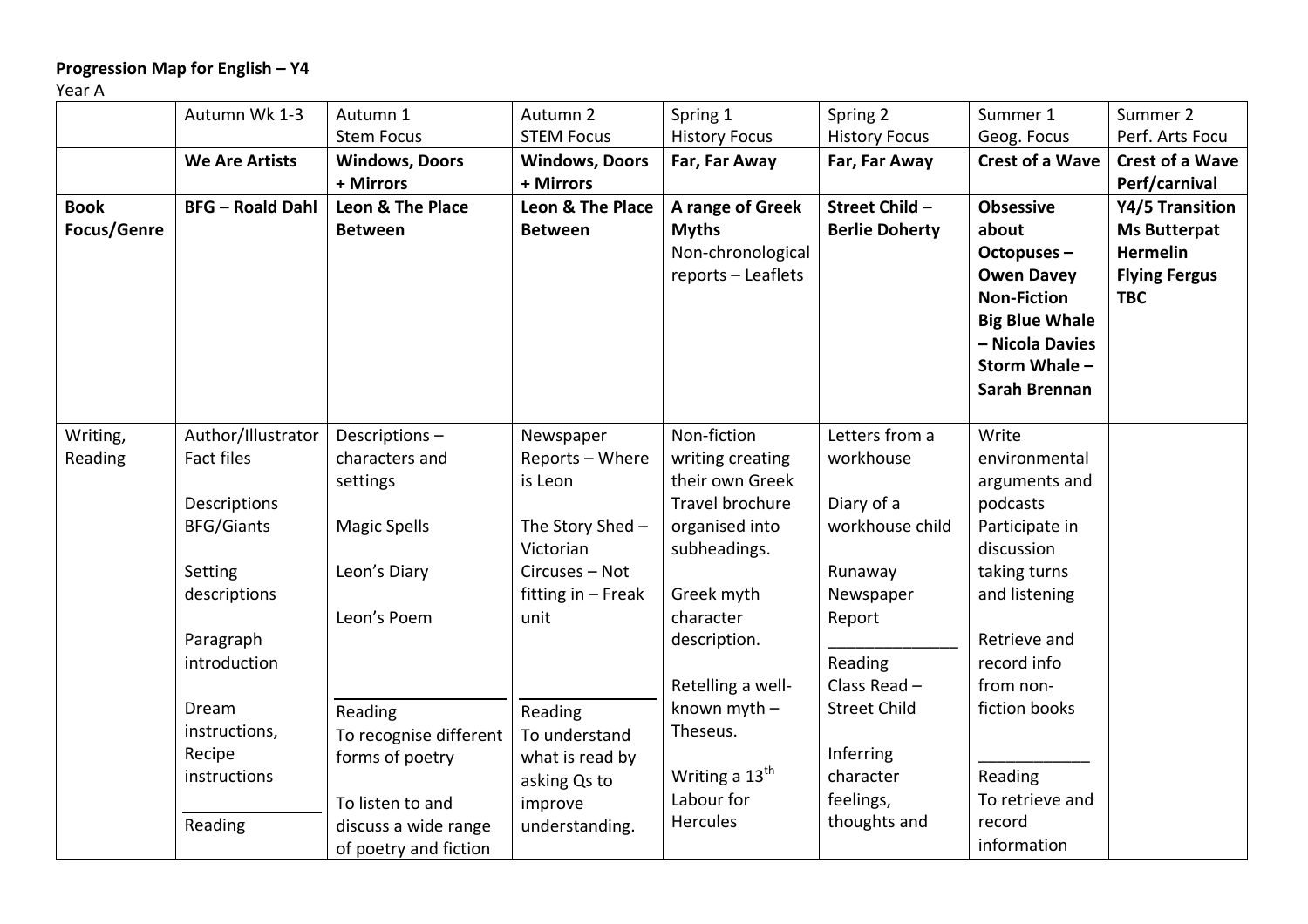| To increase        |                      | To prepare        | Write own Greek     | motives and      | from non-      |  |
|--------------------|----------------------|-------------------|---------------------|------------------|----------------|--|
| familiarity with a | To identify themes   | playscripts to    | $Myth - Creating$   | refer to text    | fiction        |  |
| wide range of      | and conventions in a | read aloud and    | own                 | Increase         |                |  |
| books              | wide range of books. | $perform -$       | hero/supernatural   | familiarity of   | To identify    |  |
|                    |                      | showing           | and beast.          | myths and        | main ideas and |  |
| To discuss words   | To apply growing     | understanding,    | Planning a quest,   | legends          | summarise      |  |
| and phrases that   | knowledge of root    | intonation, tone, | and solving a       |                  | paragraphs.    |  |
| capture interest   | words, prefixes and  | volume and        | problem             | To apply growing |                |  |
| and imagination    | suffixes.            | action.           |                     | knowledge of     |                |  |
|                    |                      |                   | Assess the          | root words,      |                |  |
| To use             |                      |                   | effectiveness of    | prefixes and     |                |  |
| dictionaries to    |                      |                   | their own and       | suffixes.        |                |  |
| check meaning of   |                      |                   | others writing      |                  |                |  |
| words.             |                      |                   | Edit and improve    | RE-Salvation     |                |  |
|                    |                      |                   | writing             |                  |                |  |
|                    |                      |                   | Improve             |                  |                |  |
|                    |                      |                   | pronouns in         |                  |                |  |
|                    |                      |                   | sentences           |                  |                |  |
|                    |                      |                   |                     |                  |                |  |
|                    |                      |                   |                     |                  |                |  |
|                    |                      |                   |                     |                  |                |  |
|                    |                      |                   | Reading             |                  |                |  |
|                    |                      |                   | Ongoing myth        |                  |                |  |
|                    |                      |                   | reading and oral    |                  |                |  |
|                    |                      |                   | retelling           |                  |                |  |
|                    |                      |                   | Inferring           |                  |                |  |
|                    |                      |                   | character feelings, |                  |                |  |
|                    |                      |                   | thoughts and        |                  |                |  |
|                    |                      |                   | motives and refer   |                  |                |  |
|                    |                      |                   | to text             |                  |                |  |
|                    |                      |                   | Increase            |                  |                |  |
|                    |                      |                   | familiarity of      |                  |                |  |
|                    |                      |                   | myths and           |                  |                |  |
|                    |                      |                   | legends             |                  |                |  |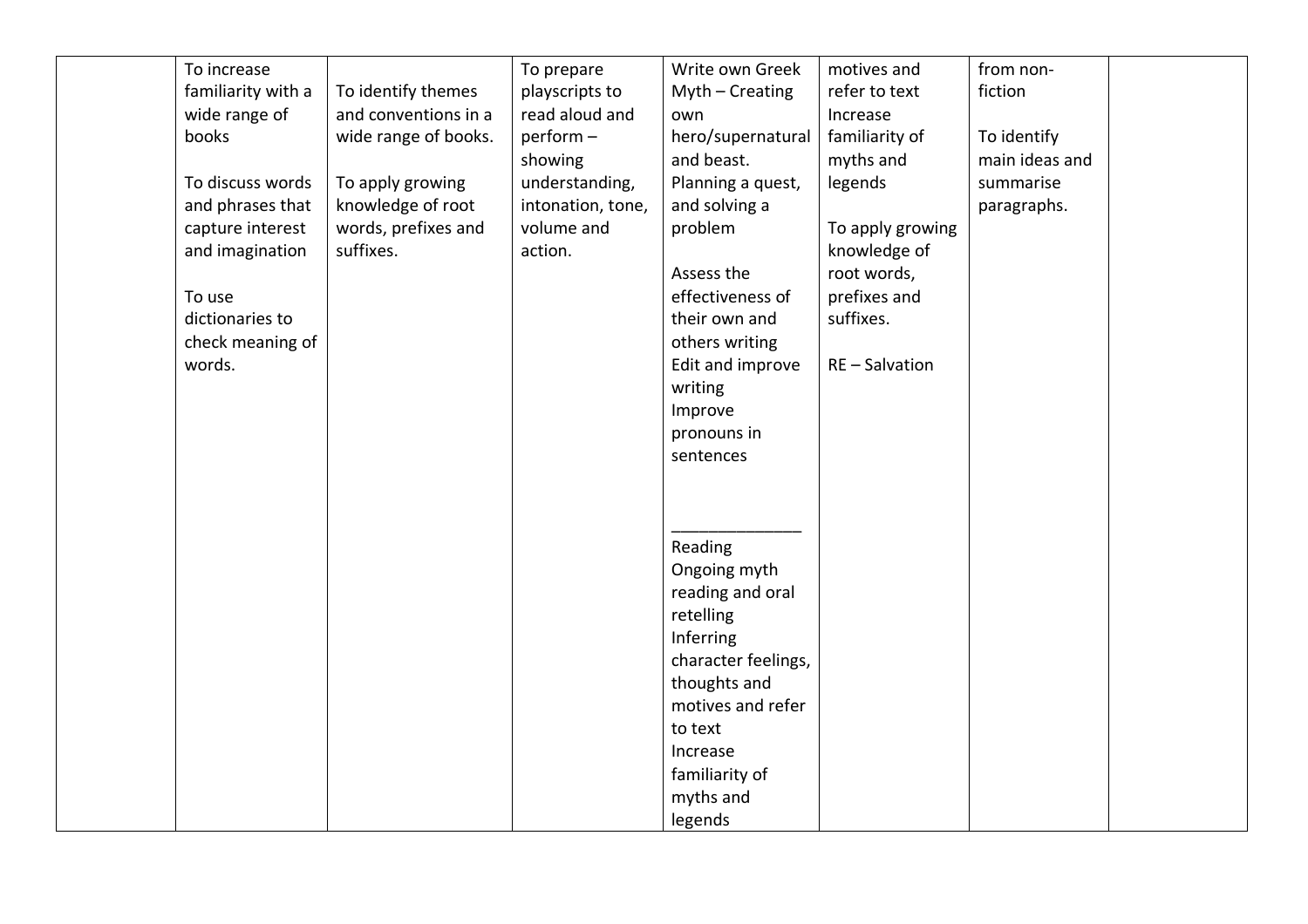| Phonics, | Recap Y3/4               | Spellings $-$ Prefixes $-$ | Spellings - Word    | Spellings - ai spelt $ $ | Spellings $-$     | Spellings $-$ sh  | Spellings-       |
|----------|--------------------------|----------------------------|---------------------|--------------------------|-------------------|-------------------|------------------|
| SPAG,    | Spellings $-$            | in, im, il, ir, auto, co,  | families, adding s  | ei, eigh, ey, k          | Suffixes -shun    | spelt ch, g spelt | Statutory words  |
|          | <b>Statutory Words</b>   | ex, sup, inter, anti.      | and es, changing    | sound spelt ch,          | sound $-$ ation,  | gue, k spelt      |                  |
|          |                          | Suffixes $-$ ous.          | f, plurals, I spelt | word families act,       | shun, tion, sion, | que, s spelt sc.  | Verb inflections |
|          | Spelling $-$             |                            | у.                  | statutory words.         | ssion, cian,      |                   | - local dialect  |
|          | <b>Westover Green</b>    | Homophones and             |                     |                          |                   | Present perfect   |                  |
|          | - Word families,         | near homophones            | Fronted             | Possessive               | Nouns/Pronouns    | verbs             |                  |
|          | irregular past           |                            | adverbials          | Apostrophe -             |                   |                   |                  |
|          | tense, ing/ed            | Expanded noun              |                     | Plurals                  |                   |                   |                  |
|          | endings                  | phrases                    | Direct Speech       |                          |                   |                   |                  |
|          |                          | Conjunctions               |                     |                          |                   |                   |                  |
|          | <b>Dictionary Skills</b> |                            |                     |                          |                   |                   |                  |
|          |                          |                            |                     |                          |                   |                   |                  |
|          |                          |                            |                     |                          |                   |                   |                  |

Year B

|             | Autumn Wk 1-3           | Autumn 1             | Autumn 2                       | Spring 1             | Spring 2               | Summer 1           | Summer 2             |
|-------------|-------------------------|----------------------|--------------------------------|----------------------|------------------------|--------------------|----------------------|
|             |                         | <b>History Focus</b> | <b>History Focus</b>           | <b>STEM focus</b>    | <b>STEM focus</b>      | Geog. Focus        | Perf. Arts           |
|             | <b>We Are Artists</b>   | <b>Terrific Time</b> | <b>Terrific Time</b>           | Tales + Teeth        | Tales + Teeth          | <b>River Deep</b>  | <b>River Deep</b>    |
|             |                         | <b>Travellers</b>    | <b>Travellers</b>              |                      |                        | Mountain           | <b>Festival or</b>   |
|             |                         |                      |                                |                      |                        | High               | Performance          |
| Book        | <b>BFG</b> - Roald Dahl | <b>Stone Age Boy</b> | Stig of the Dump by Clive King | <b>Alternative</b>   | <b>Fairy Tale News</b> | Journey to         | Y4/5                 |
| Focus/Genre |                         | by Satoshi           |                                | <b>Fairy Tales -</b> | - Colin Hawkins        | the River by       | <b>Transition</b>    |
|             |                         | Kitamura             | The Secrets of Stonehenge - NF | <b>Various</b>       |                        | Eva Ibbotson       | <b>Ms Butterpat</b>  |
|             |                         |                      |                                |                      |                        |                    | Hermelin             |
|             |                         |                      |                                | Baba Yaga -          |                        | <b>River Story</b> | <b>Flying Fergus</b> |
|             |                         |                      | Non-fiction Stone age books.   | <b>Various</b>       |                        | by Meredith        | <b>TBC</b>           |
|             |                         |                      |                                |                      |                        | Hooper             |                      |
|             |                         |                      |                                |                      |                        |                    |                      |
|             |                         |                      |                                |                      |                        | (The Wind in       |                      |
|             |                         |                      |                                |                      |                        | the Willows)       |                      |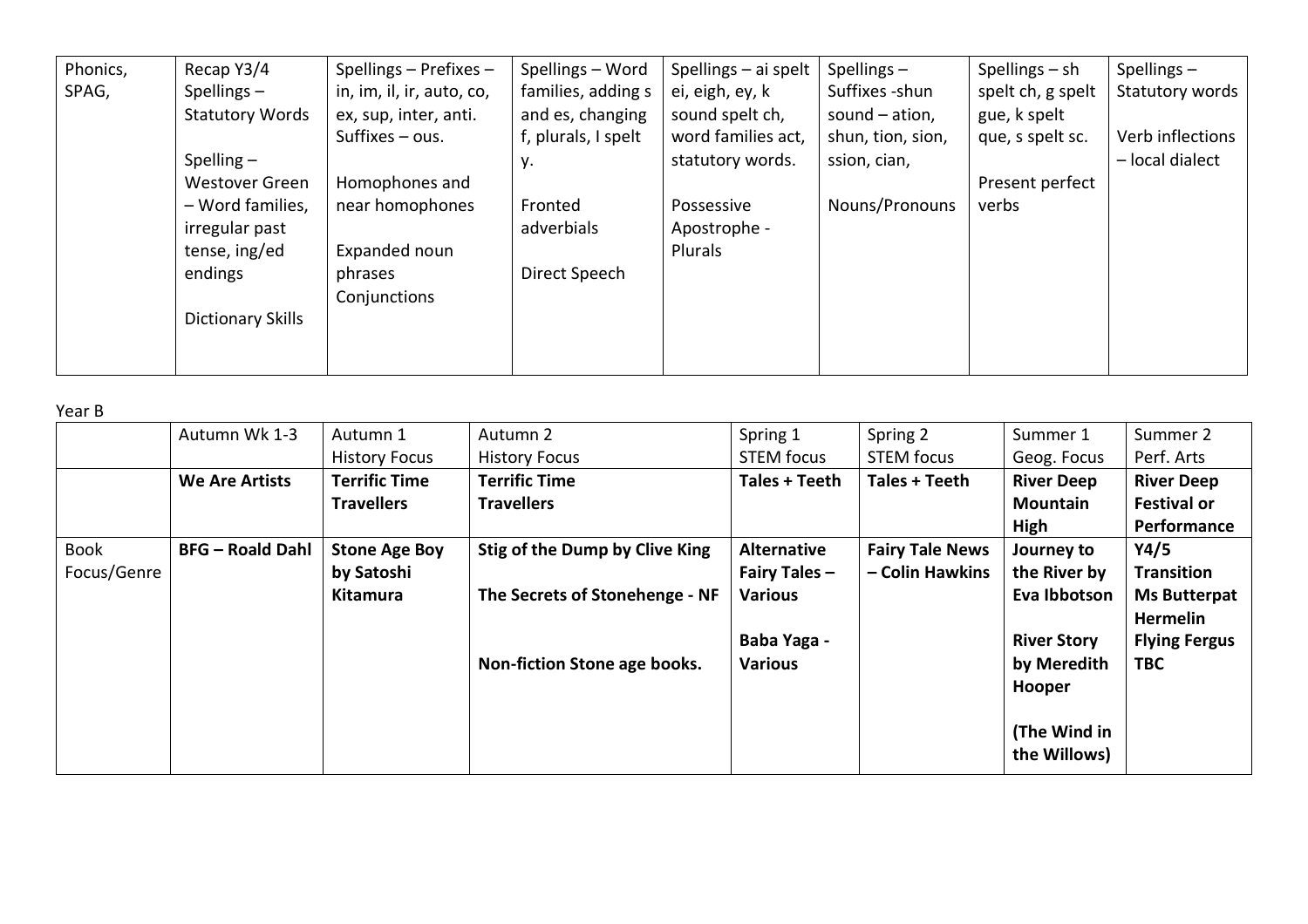| Writing, | Author/Illustrator | Recipes for      | Non-chronological reports -    | Retell Baba    | Make own          | Science-      |  |
|----------|--------------------|------------------|--------------------------------|----------------|-------------------|---------------|--|
| Reading  | Fact files         | Stone-age jam    | information reports -          | Yaga story and | $newspaper -$     | journey of a  |  |
|          |                    |                  |                                | create own     | news reports,     | water droplet |  |
|          | Descriptions       | Narratives,      | Hunting/weapons/food/lifestyle | version with   | sports report,    |               |  |
|          | <b>BFG/Giants</b>  | character        | etc use headings and           | characters,    | adverts, recipes, | Rewrite       |  |
|          |                    | descriptions     | subheadings                    | animals,       | letters, future   | narratives    |  |
|          | Setting            | Forager's fact   |                                | problems and   | tense.            | building a    |  |
|          | descriptions       | file             | Neolithic Age leaflets         | resolutions    |                   | rich varied   |  |
|          |                    |                  |                                |                |                   | vocabulary    |  |
|          | Paragraph          | Letter from      | Reading                        | Infer          | Reading           | and range of  |  |
|          | introduction       | Stone age        | To retrieve and record         | characters     |                   | sentence      |  |
|          |                    |                  | information from non-fiction   | thoughts and   | To                | structures.   |  |
|          | Dream              | Diary entry - Om |                                | feelings       | independently     |               |  |
|          | instructions,      |                  | To identify main ideas and     | Predict next.  | identify how      | Identify and  |  |
|          | Recipe             | Identify and     | summarise paragraphs.          |                | language,         | summarise     |  |
|          | instructions       | summarise main   |                                |                | structure and     | ideas and     |  |
|          |                    | ideas            |                                | Participate in | presentation      | themes.       |  |
|          | Reading            |                  |                                | discussions    | contribute to     |               |  |
|          | To increase        | Retrieve and     |                                | about books    | meaning.          | Reading       |  |
|          | familiarity with a | record info from |                                | read to them   |                   | To retrieve   |  |
|          | wide range of      | non-fiction      |                                |                | To apply          | and record    |  |
|          | books              | books            |                                | Reading        | growing           | information   |  |
|          |                    |                  |                                | To increase    | knowledge of      | from non-     |  |
|          | To discuss words   | Use dictionaries |                                | familiarity    | root words,       | fiction       |  |
|          | and phrases that   |                  |                                | with a wide    | prefixes, and     |               |  |
|          | capture interest   | Reading          |                                | range of       | suffixes.         | To identify   |  |
|          | and imagination    | To use           |                                | $books -$      |                   | main ideas    |  |
|          |                    | dictionaries to  |                                | retelling them |                   | and           |  |
|          | To use             | check meaning    |                                | orally.        |                   | summarise     |  |
|          | dictionaries to    | of words.        |                                |                |                   | paragraphs.   |  |
|          | check meaning of   |                  |                                | To draw        |                   |               |  |
|          | words.             | To listen to and |                                | inferences     |                   |               |  |
|          |                    | discuss a wide   |                                | and justifying |                   |               |  |
|          |                    | range of poetry  |                                | inferences     |                   |               |  |
|          |                    | and fiction      |                                | with evidence. |                   |               |  |